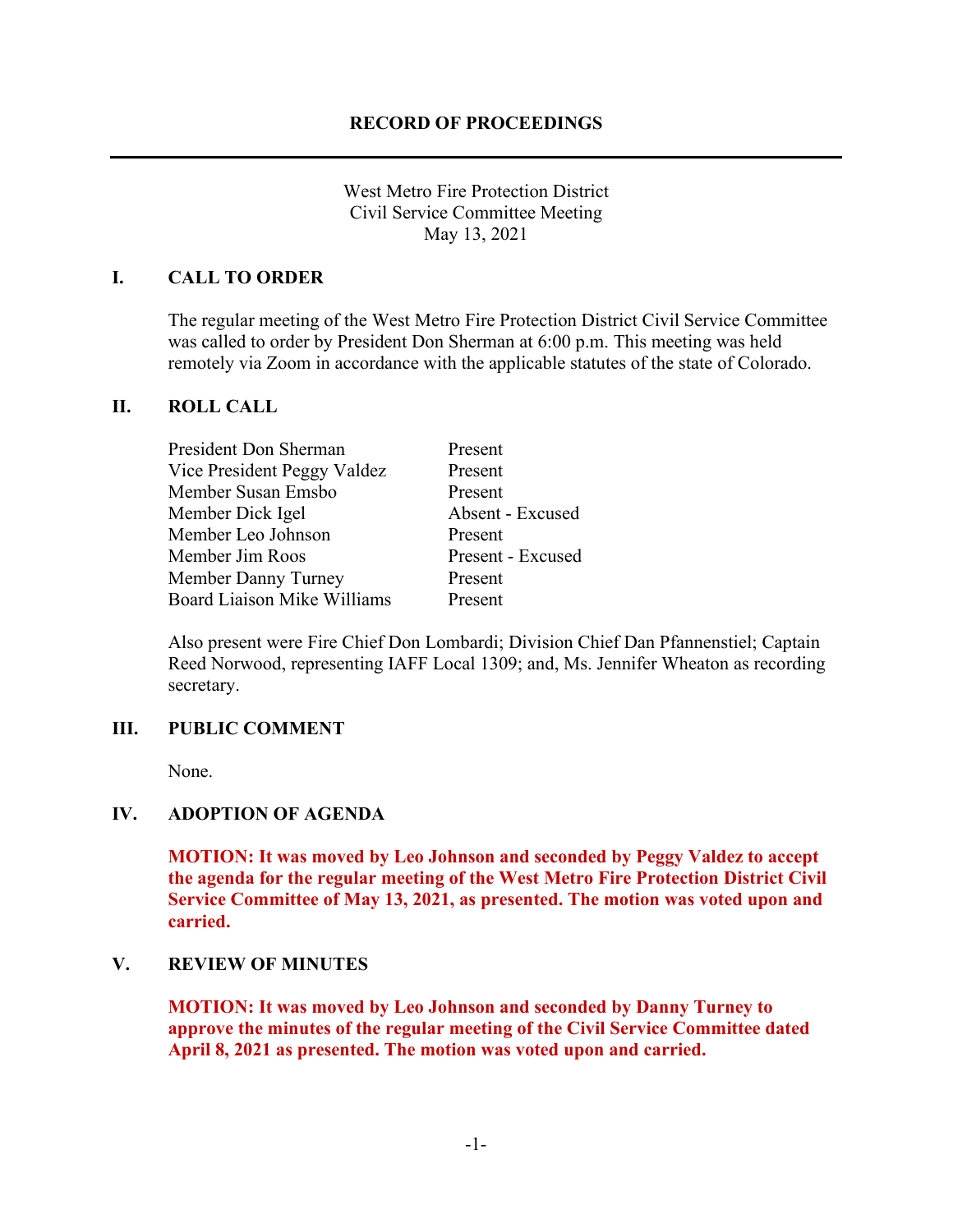#### **VI. REPORT OF THE FIRE CHIEF** – D. Lombardi

Chief Lombardi notified the Civil Service Committee of the current succession plan in preparation for upcoming retirements for Deputy Chief Bruce Kral, Deputy Chief Mark Krapf and District Chief Keith Schneider. Chief Kral will be succeeded by Mike Kirkpatrick as the new deputy chief of life safety in July 2021, and Chief Krapf will be succeeded by Jeremy Metz as the new deputy chief of administration in August 2021. The three chief retirements will effect change with a number of divisional assignments and will create vacancies, and promotions across the ranks of assistant chief, captain, and lieutenant in the coming weeks and months.

COVID-19 cases have decreased in the area recently. Eased restrictions and updated guidance for mask wearing for fully vaccinated individuals are projected in the near future. Chief Lombardi requested that the Civil Service Committee begin to consider the platform for holding future meetings, whether in-person, virtual, or conducting the meeting in a manner that would allow attendance both in-person and virtually. The CSC will conduct meetings virtually through the month of June and will make a decision at the June meeting for future meeting plans.

### **VII. REPORT OF THE TRAINING CHIEF** – D. Pfannenstiel

The academy class 21-01 graduated on May 7, 2021. Dakota Ridge High School hosted the graduation ceremony with 175 attendees, including staff. The post academy courses are underway with EMS week, IV certification, car seat technician, and final medic rides to conclude the driver operator I utility certification. The new firefighters will begin staffing in the fire stations on May 25, 2021.

Current training activities include EMS and hazardous materials multicompany drills. Tomorrow is the final day of the driver operator pumper training. Upcoming activities at the training center include, Camp Ember, hazardous materials technician training class, swift water training, and 11-day tech rescue training.

Preparations are already underway for the 21-02 academy, beginning August 2, 2021. Over 30 recruits are projected to attend this academy with 20 West Metro recruits, six Arvada recruits, one to three Tri-Lakes recruits, two Castle Rock recruits, and possibly one recruit from Upper Pine in Durango.

# **VIII. REPORT OF LEGAL COUNSEL** – C. Tallerico, Esq.

None.

# **IX. REPORT OF BOARD LIAISON – M. Williams**

Mr. Williams reported on the April 20, 2021 board meeting. The next board meeting is scheduled for May 18, 2021.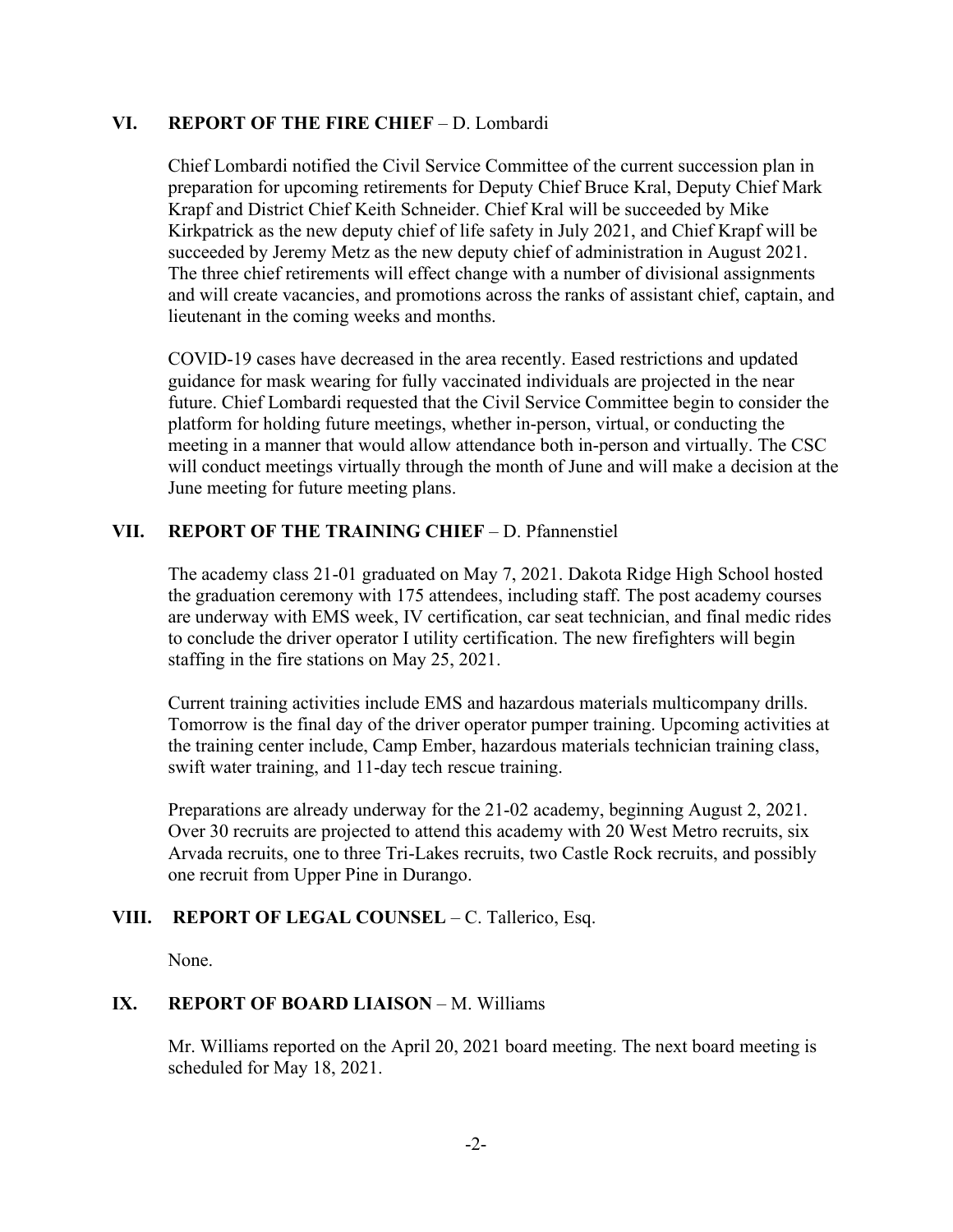# **X. REPORT OF THE UNION – R. Norwood**

The regular Local 1309 meeting was held both in-person and virtually. Virtual attendees were able to observe the meeting, however, they were not eligible to comment or vote. The annual Colorado Professional Fire Fighters (CPFF) meeting will be held in the month of June at the CPFF events center.

# **XI. REPORT OF THE RCS SUBCOMMITTEE** – R. Norwood

Preparations are underway for a total of 20 West Metro recruits in the fall academy. This number has increased in recent weeks due to anticipated attrition in 2021.

#### **XII. FINANCIAL REPORT –** D. Pfannenstiel

A. Budget Review

Chief Pfannenstiel reviewed the 2021 year-to-date budget.

#### **XIII. OLD BUSINESS**

- A. Assistant Chief Exam
	- 1. Feedback Reports

The feedback reports were sent to each of the eleven candidates. Two candidates have requested appointments to review the reports with Chief Pfannenstiel to further evaluate areas for improvement.

2. Invoice

The invoice for services came in lower than the original estimate due to lower than anticipated travel expenses. The invoice has been approved and submitted for payment.

- B. 2021 Engineer Exam
	- 1. Contract

The 2021 Engineer Exam contract between West Metro and CPS-HR has been fully executed.

2. Progress, Dates, Etc.

Subject matter experts (SMEs) have been selected. An initial meeting will occur tomorrow to set the framework of the exam and prepare for the job analysis. The current job analysis is four years of age. CPS-HR is